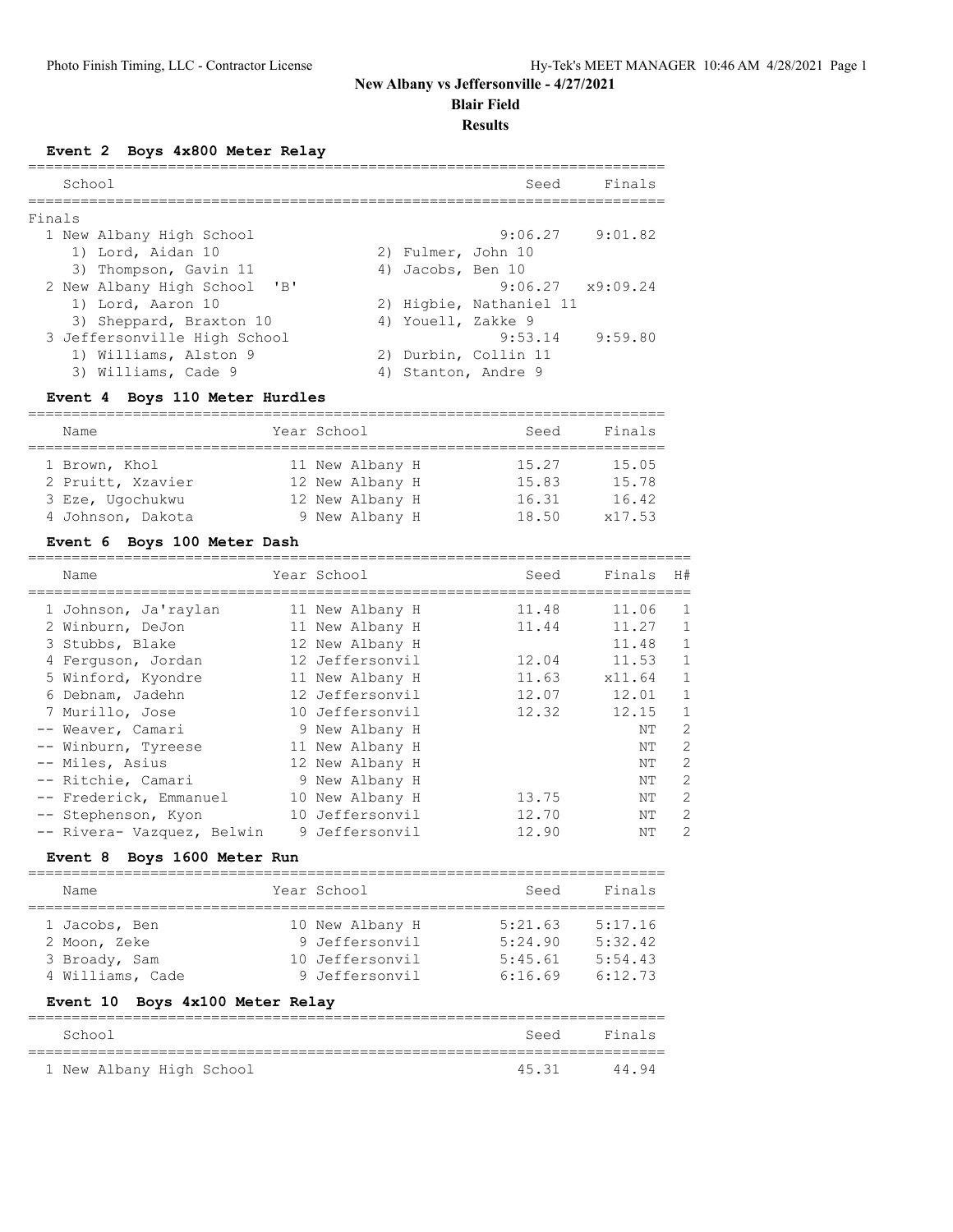**Blair Field**

#### **Results**

## **....Event 10 Boys 4x100 Meter Relay**

| 1) Johnson, Ja'raylan 11     | 2) Simmons, Derell 11  |
|------------------------------|------------------------|
| 3) Winburn, DeJon 11         | 4) Johnson, Myles 11   |
| 2 Jeffersonville High School | 45.42<br>45.58         |
| 1) Murillo, Jose 10          | 2) Weobong, Lazarus 10 |
| 3) Debnam, Jadehn 12         | 4) Ferquson, Jordan 12 |
| 3 New Albany High School 'B' | 45.31<br>x46.54        |
| 1) Winford, Kyondre 11       | 2) Eze, Ugochukwu 12   |
| 3) Johnson, Dakota 9         | 4) Redd, Tyyus 11      |

## **Event 12 Boys 400 Meter Dash**

| Name                      | Year School     | Seed    | Finals   |
|---------------------------|-----------------|---------|----------|
| 1 Winburn, Tyreese        | 11 New Albany H | 57.00   | 54.60    |
| 2 Lord, Aidan             | 10 New Albany H | 54.69   | 54.68    |
| 3 Williams, Alston        | 9 Jeffersonvil  | 54.12   | 54.70    |
| 4 Johnson, Dakota         | 9 New Albany H  |         | 58.39    |
| 5 Fulmer, John            | 10 New Albany H | 57.91   | x59.55   |
| 6 Rivera- Vazquez, Belwin | 9 Jeffersonvil  | 56.03   | 1:03.13  |
| 7 Ritchie, Camari         | 9 New Albany H  | 1:02.61 | x1:03.19 |
| 8 Weaver, Camari          | 9 New Albany H  | 1:13.19 | x1:12.17 |

# **Event 14 Boys 300 Meter Hurdles**

| Name              | Year School     | Seed  | Finals |
|-------------------|-----------------|-------|--------|
| 1 Eze, Ugochukwu  | 12 New Albany H | 43.90 | 43.88  |
| 2 Johnson, Dakota | 9 New Albany H  | 4734  | 45 79  |

## **Event 16 Boys 800 Meter Run**

| Name                   | Year School     | Seed    | Finals   |
|------------------------|-----------------|---------|----------|
| 1 Stanton, Andre       | 9 Jeffersonvil  | 2:14.95 | 2:10.01  |
| 2 Higbie, Nathaniel    | 11 New Albany H |         | 2:16.35  |
| 3 Durbin, Collin       | 11 Jeffersonvil | 2:28.31 | 2:25.61  |
| 4 Moon, Zeke           | 9 Jeffersonvil  | 2:27.24 | 2:31.07  |
| 5 Williams, Cade       | 9 Jeffersonvil  | 2:30.54 | x2:45.05 |
| 6 Benningfield, Andrew | 12 New Albany H | 3:02.26 | 2:45.24  |

## **Event 18 Boys 200 Meter Dash**

|    | Name                 | Year School     | Seed  | Finals | H# |
|----|----------------------|-----------------|-------|--------|----|
|    | 1 Miles, Asius       | 12 New Albany H | 23.21 | 22.72  |    |
|    | 2 Ferquson, Jordan   | 12 Jeffersonvil | 25.12 | 22.91  |    |
|    | 3 Brown, Khol        | 11 New Albany H | 23.70 | 23.13  |    |
|    | 4 Johnson, Ja'raylan | 11 New Albany H |       | 23.32  | 2  |
|    | 5 Simmons, Derell    | 11 New Albany H | 23.68 | x23.70 | 2  |
|    | 6 Pruitt, Xzavier    | 12 New Albany H | 23.84 | x23.72 |    |
|    | 7 Winford, Kyondre   | 11 New Albany H |       | x23.97 | 3  |
|    | 8 Redd, Tyyus        | 11 New Albany H |       | x24.03 | 3  |
|    | 9 Murillo, Jose      | 10 Jeffersonvil | 24.61 | 24.33  |    |
| 10 | Weobong, Lazarus     | 10 Jeffersonvil | 25.78 | 25.12  | 1. |
|    | 11 Stephenson, Kyon  | 10 Jeffersonvil | 26.32 | x25.26 | 2  |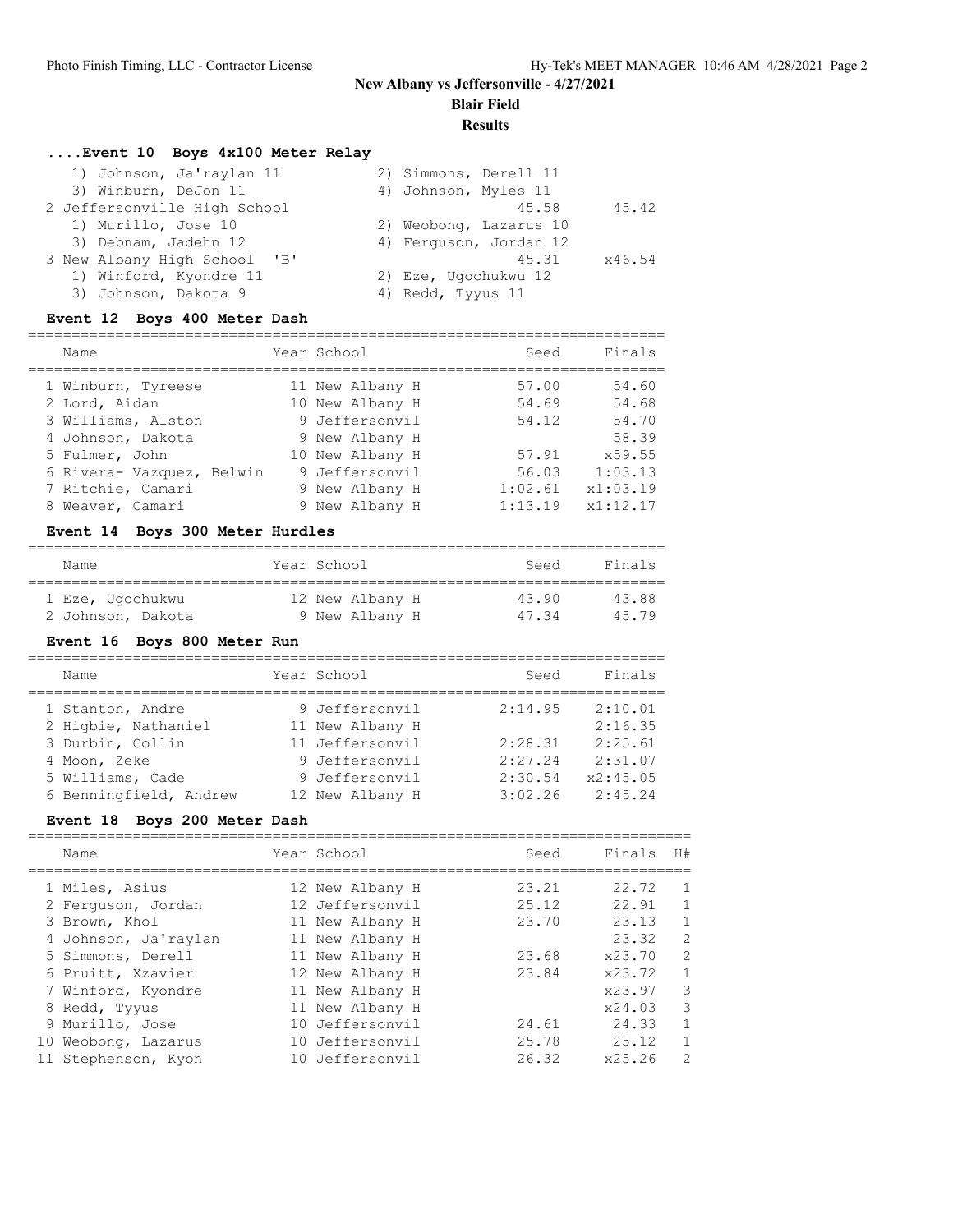**Blair Field**

**Results**

## **....Event 18 Boys 200 Meter Dash**

| 12 Lord, Aidan             | 10 New Albany H | 25.00 | x25.63 3 |                          |
|----------------------------|-----------------|-------|----------|--------------------------|
| 13 Ritchie, Camari         | 9 New Albany H  |       | x26.13   | $\overline{\phantom{a}}$ |
| 14 Rivera- Vazquez, Belwin | 9 Jeffersonvil  | 25.79 | x26.15   |                          |
| 15 Lord, Aaron             | 10 New Albany H | 26.00 | x26.20   |                          |
| 16 Frederick, Emmanuel     | 10 New Albany H |       | x26.57 3 |                          |
| 17 Boyd, Vance             | 11 Jeffersonvil |       | x26.76   |                          |
| 18 Weaver, Camari          | 9 New Albany H  |       | x27.35 3 |                          |

# **Event 20 Boys 3200 Meter Run**

| Name              |  | Year School     | Seed     | Finals |                       |  |  |  |  |
|-------------------|--|-----------------|----------|--------|-----------------------|--|--|--|--|
|                   |  |                 |          |        |                       |  |  |  |  |
| 1 Thompson, Gavin |  | 11 New Albany H |          |        | $12:01.59$ Hand Timed |  |  |  |  |
| 2 Broady, Sam     |  | 10 Jeffersonvil | 12:48.89 |        | $13:01.00$ Hand Timed |  |  |  |  |
| 3 Moon, Zeke      |  | 9 Jeffersonvil  | 12:12.46 |        | $13:23.12$ Hand Timed |  |  |  |  |

#### **Event 22 Boys 4x400 Meter Relay**

| School                                                                      |    | Finals<br>Seed           |
|-----------------------------------------------------------------------------|----|--------------------------|
| 1 New Albany High School                                                    |    | 3:45.00<br>3:36.67       |
| 1) Lord, Aidan 10                                                           |    | 2) Lord, Aaron 10        |
| 3) Youell, Zakke 9                                                          |    | 4) Fulmer, John 10       |
| 2 Jeffersonville High School                                                |    | 3:46.81<br>3:47.43       |
| 1) Williams, Alston 9                                                       |    | 2) Weobong, Lazarus 10   |
| 3) Ferquson, Jordan 12                                                      |    | 4) Debnam, Jadehn 12     |
| $^{\prime}$ B <sup><math>^{\prime}</math></sup><br>3 New Albany High School |    | x3:52.03                 |
| 4 New Albany High School 'C'                                                |    | $4:10.00 \times 4:11.36$ |
| 1) Jacobs, Ben 10                                                           |    | 2) Sheppard, Braxton 10  |
| 3) Thompson, Gavin 11                                                       |    | 4) Higbie, Nathaniel 11  |
| $'$ B<br>5 Jeffersonville High School                                       |    | $3:50.41 \times 4:13.17$ |
| 1) Boyd, Vance 11                                                           |    | 2) Murillo, Jose 10      |
| 3) Stephenson, Kyon 10                                                      | 4) | Durbin, Collin 11        |

#### **Event 24 Boys High Jump**

| Name                                         |      | Year School     | Seed        | Finals                   |
|----------------------------------------------|------|-----------------|-------------|--------------------------|
| 1 Kleer, Michael                             |      | 12 New Albany H | $5 - 06.00$ | 5-08.00                  |
| $5-00$ $5-02$ $5-04$ $5-06$ $5-08$ $5-10$    |      |                 |             |                          |
| P<br>$P \qquad \qquad$<br>$\bigcirc$         | - XO | O XXX           |             |                          |
| 2 Stubbs, Blake                              |      | 12 New Albany H | $5 - 08.00$ | $5 - 06.00$              |
| 5-00 5-02 5-04 5-06 5-08                     |      |                 |             |                          |
| P O O O XXX                                  |      |                 |             |                          |
| 3 Boyd, Vance                                |      | 11 Jeffersonvil |             | $5 - 06.00$ $J5 - 06.00$ |
| $5 - 00$ $5 - 02$ $5 - 04$ $5 - 06$ $5 - 08$ |      |                 |             |                          |
| O O O XO XXX                                 |      |                 |             |                          |
| 4 Eze, Ugochukwu                             |      | 12 New Albany H | $5 - 04.00$ | 5-02.00                  |
| $5 - 00$ $5 - 02$ $5 - 04$                   |      |                 |             |                          |
| $\Omega$<br>O XXX                            |      |                 |             |                          |
| 5 Debnam, Jadehn                             |      | 12 Jeffersonvil |             | $5-02.00$ $J5-02.00$     |
| $5 - 00$ $5 - 02$ $5 - 04$                   |      |                 |             |                          |
| XXO XXX<br>$\Omega$                          |      |                 |             |                          |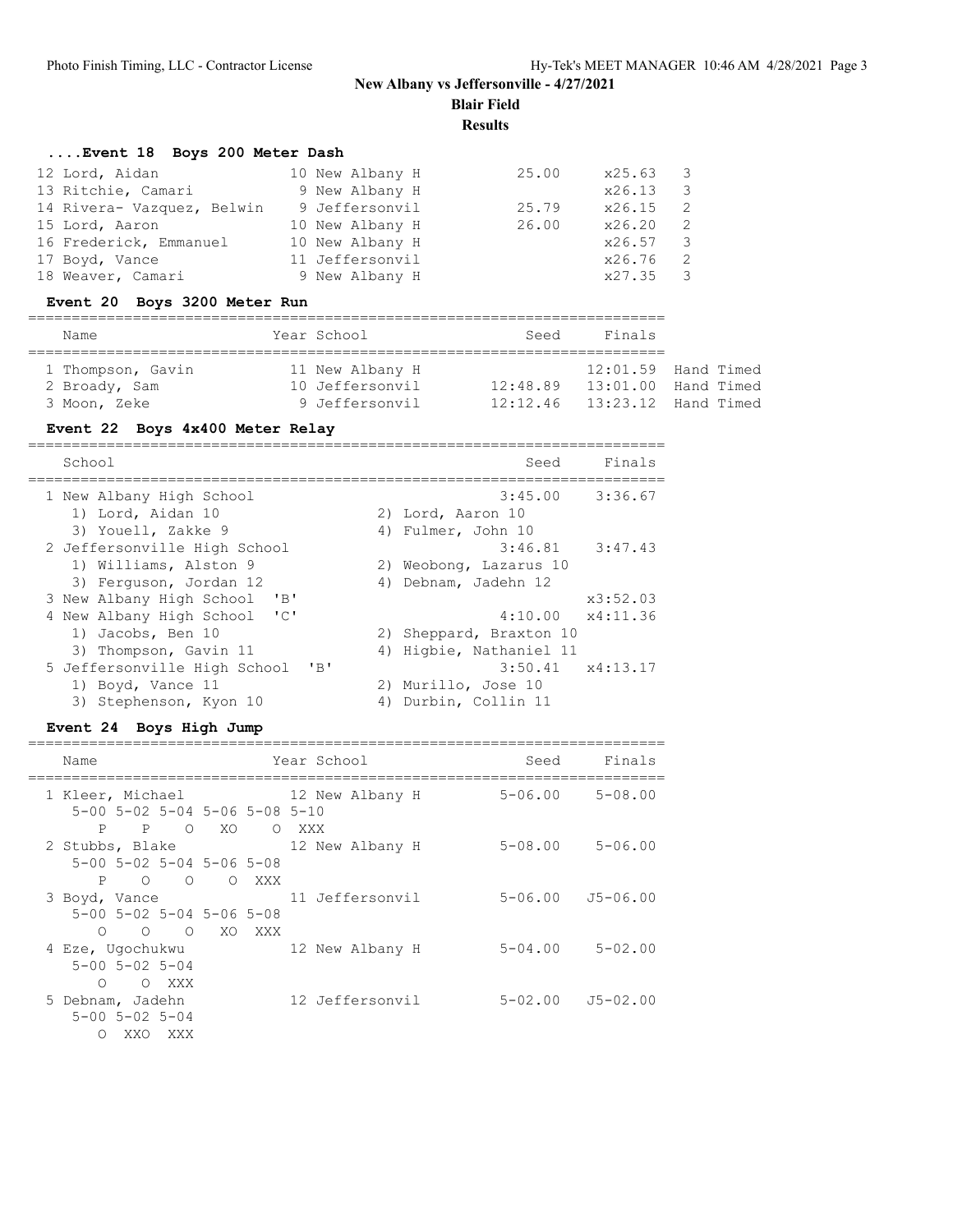**Blair Field**

**Results**

## **Event 26 Boys Pole Vault**

| Name                                                                           | Year School                                                                                                        | Seed                      | Finals      |
|--------------------------------------------------------------------------------|--------------------------------------------------------------------------------------------------------------------|---------------------------|-------------|
| 1 DeJesus, Amarie<br>$\overline{P}$<br>P<br>P                                  | 10 New Albany H<br>$8-00$ $8-06$ $9-00$ $9-06$ $10-00$ $10-06$ $11-00$ $11-06$<br>P<br>$\Omega$<br>∩<br>XXO<br>XXX | $10 - 06.00$ $11 - 00.00$ |             |
| 2 Nelson, Drew<br>$8-00$ $8-06$ $9-00$ $9-06$ $10-00$<br>XO.<br>$\overline{O}$ | 12 Jeffersonvil<br>$\bigcirc$<br>XXX                                                                               | $10 - 00.00$              | $9 - 06.00$ |
| -- Redd, Tyyus<br>$8 - 00$<br>XXX                                              | 11 New Albany H                                                                                                    | $8 - 06.00$               | ΝH          |

#### **Event 28 Boys Long Jump**

| Name                                                                 | Year School             | Seed         | Finals                     |
|----------------------------------------------------------------------|-------------------------|--------------|----------------------------|
| 1 Johnson, Ja'raylan 11 New Albany H<br>FOUL 20-08 21-05.75 21-01.50 |                         |              | $21 - 10.00$ $21 - 05.75$  |
| 2 Brown, Khol<br>$20 - 08$ $20 - 06$ $21 - 04.50$                    | 11 New Albany H<br>FOUL |              | $21 - 04.50$               |
| 3 Johnson, Myles<br>17-06 17-08 18-07.75 17-07.75                    | 11 New Albany H         |              | $19 - 02.75$ $18 - 07.75$  |
| 4 Johnson, Dakota<br>$17 - 06.50$ $16 - 10.75$ $15 - 10$             | 9 New Albany H<br>FOUL  |              | $17-07.50 \times 17-06.50$ |
| 5 Boyd, Vance<br>14-05 16-02.50 FOUL 16-07                           | 11 Jeffersonvil         | $17 - 07.00$ | $16 - 07.00$               |

#### **Event 30 Boys Discus Throw**

| Name                                                                           | Year School     | Seed       | Finals      |
|--------------------------------------------------------------------------------|-----------------|------------|-------------|
| 1 Wood, Nathan<br>92-05 FOUL 128-00 FOUL                                       | 11 New Albany H | $118 - 07$ | $128 - 00$  |
| 2 Nelson, Drew<br>111-07 125-04 FOUL 120-04                                    | 12 Jeffersonvil | $125 - 00$ | $125 - 04$  |
| 3 Cosby, Christopher 12 New Albany H<br>120-05 FOUL 122-09 122-07              |                 | $116 - 06$ | $122 - 09$  |
| 4 Haaq, Phillip<br>73-04 114-05 89-02 115-10                                   | 12 New Albany H | $122 - 08$ | $115 - 10$  |
| 5 Jones, Louis<br>$93-11$ $105-04$ $97-01$ $103-00$                            | 10 New Albany H | $90 - 04$  | $x105 - 04$ |
| 6 Burnside, Antoine 11 New Albany H<br>$90 - 04$ $89 - 07$ $86 - 06$ $98 - 05$ |                 | $95 - 09$  | $x98 - 05$  |
| 7 Pratt, Dave<br>79-05 81-01 86-02 94-08                                       | 12 Jeffersonvil | $116 - 00$ | $94 - 08$   |
|                                                                                |                 |            |             |

## **Event 32 Boys Shot Put**

| Name                                                            | Year School     | Seed                      | Finals       |
|-----------------------------------------------------------------|-----------------|---------------------------|--------------|
| 1 Cosby, Christopher<br>$48 - 06$ $48 - 03$ $51 - 00$ $43 - 07$ | 12 New Albany H | $49 - 07.00$ $51 - 00.00$ |              |
| 2 Wood, Nathan<br>$36 - 06$ FOUL $39 - 10$ $38 - 02$            | 11 New Albany H | 38-02.00                  | $39 - 10.00$ |